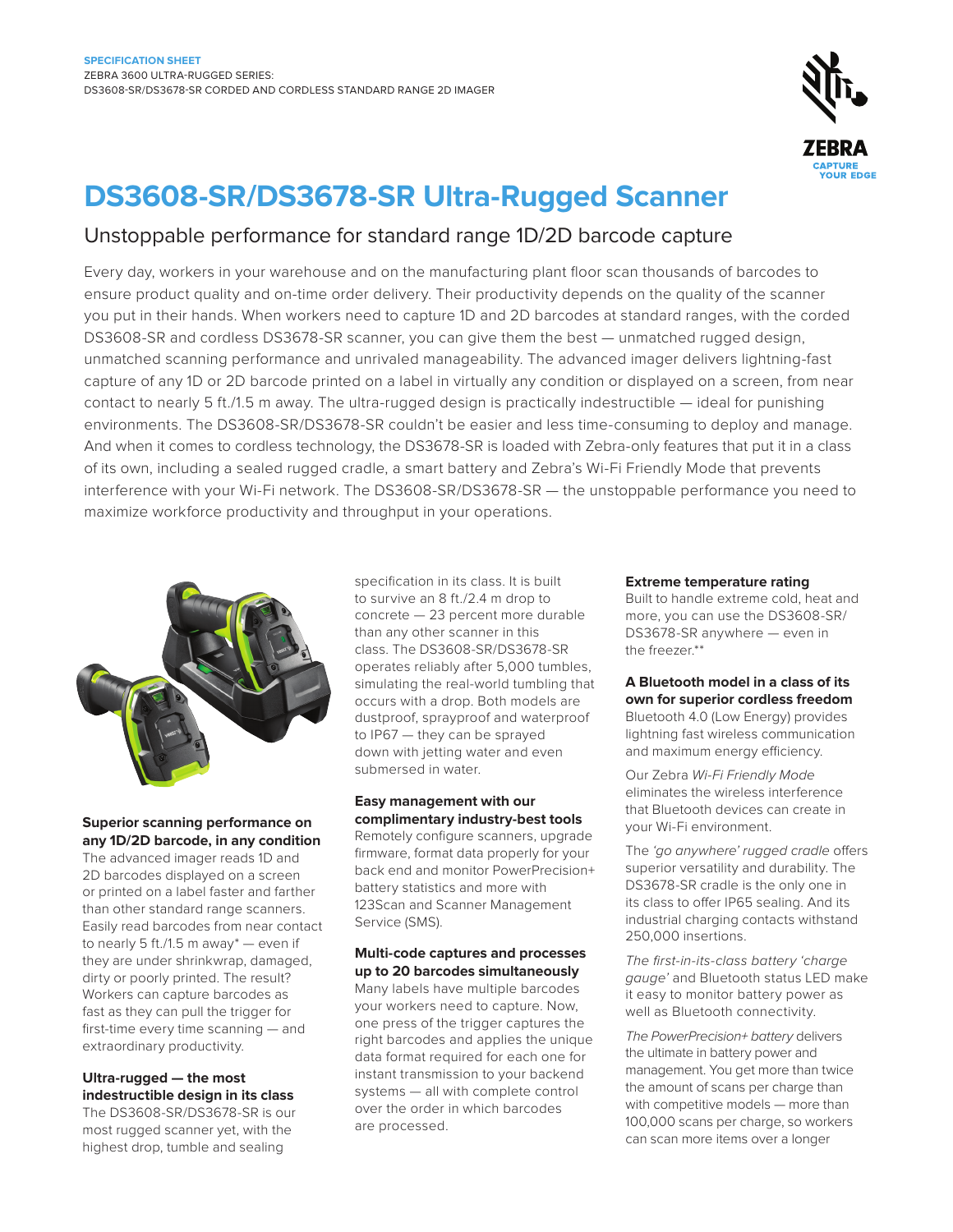#### **SPECIFICATION SHEET**

ZEBRA 3600 ULTRA-RUGGED SERIES: DS3608-SR/DS3678-SR CORDED AND CORDLESS STANDARD RANGE 2D IMAGER

period of time. You also get visibility into a wealth of battery health-related data, including charge cycles consumed, current battery status and a State of Health meter, which identifies if batteries are healthy and holding a full charge, no longer holding a full charge, or at end of life and require replacement.

#### **Support for the Barcode of the Future — Digimarc®**

DS3608-SR/DS3678-SR scanners support Digimarc digital watermark technology, where barcodes are printed repeatedly over all surfaces yet are invisible to workers and consumers. Digimarc saves time at checkout and also creates efficiencies throughout the supply chain since workers no longer need to locate and position a visible barcode in the field of view.

#### **Faster pick-list processing**

Users can easily select and capture an individual barcode from any pick list.

#### **Three flexible feedback modes**

Mix and match the feedback modes that are ideal in your environment vibration, red and green LEDs located in an area where they are always easy to see, plus the traditional loud beep tone.

#### **Instantly connect to your Industrial Ethernet network**

Zebra's Network Connect for Automation delivers a seamless connection between DS3608-SR/ DS3678-SR scanners and a manufacturer's Industrial Ethernet network without the need for third party conversion equipment. The solution eliminates vulnerability points, improves security, reduces complexity and is compatible with every Zebra 3600 Series scanner.

#### **DataCapture DNA**

Zebra's DataCapture DNA is a technology platform of highly intelligent firmware, software, utilities and apps exclusively engineered for Zebra scanners. Leveraging more than 35 years of Zebra's industry expertise, Data Capture DNA delivers innovations that give our best-in-breed imagers greater intelligence and simplicity. When combined with the unstoppable performance found in every 3600 Series ultra-rugged scanner, DataCapture DNA turns Zebra's 3600 Series scanners into powerful tools that help to resolve tomorrow's data capture challenges today — and help your workers get more done each day.

### **The Zebra 3600 Ultra-Rugged Scanner Series**

**This family of scanners offers a model to meet virtually every need in warehousing and manufacturing:**

- **• LI3608-SR/LI3678-SR:** Standard range 1D barcode capture
- **• LI3608-ER/LI3678-ER:** All-range 1D barcode capture
- **• DS3608-SR/DS3678-SR:** Standard range scanning of 1D and 2D barcodes
- **• DS3608-HP/DS3678-HP:** High performance scanner captures 1D/2D barcodes over longer distances, plus OCR, photos and documents
- **• DS3608-HD/DS3678-HD:** Captures high-density 1D/2D barcodes
- **• DS3608-DP/DS3678-DP:**  Capture of Direct Part Marks (DPM)
- **• DS3608-ER/DS3678-ER:** All-range 1D/2D barcode capture

#### **The DS3608-SR/DS3678-SR — Advanced 1D/2D barcode capture in an ultra-rugged scanner.**

**For more information, visit [www.Zebra.com/DS36X8-SR](http://www.zebra.com/ds36x8-sr) or access our global contact directory at [www.zebra.com/contact](http://www.zebra.com/contact)**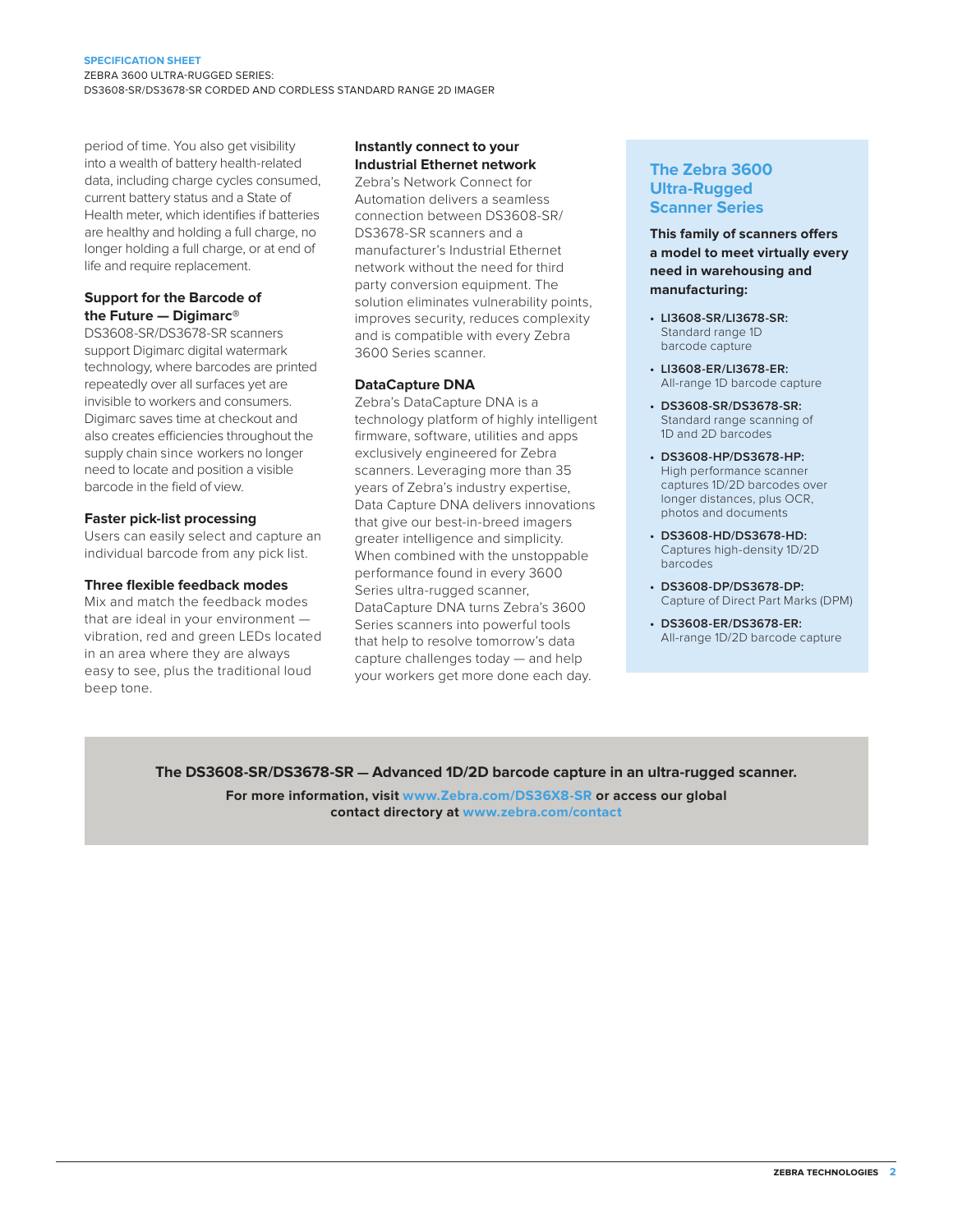# **DS3608-SR/DS3678-SR Specifications Chart**

l.

| PHYSICAL CHARACTERISTICS                   |                                                                                                                                                                  |  |  |
|--------------------------------------------|------------------------------------------------------------------------------------------------------------------------------------------------------------------|--|--|
| <b>Dimensions</b>                          | Corded: 7.3 in, H x 3.0 in, W x 5.2 in, D<br>18.5 cm H x 7.6 cm W x 13.2 cm D<br>Cordless: 7.3 in. H x 3.0 in. W x 5.6 in. D<br>18.5 cm H x 7.6 cm W x 14.2 cm D |  |  |
| Weight                                     | Corded: 10.76 oz./305 a<br>Cordless: 14.34 oz./407 g                                                                                                             |  |  |
| <b>Input Voltage Range</b>                 | Host powered: 4.5 VDC min., 5.5 VDC max.<br>External power supply: 11.4 VDC min., 12.6 VDC max.                                                                  |  |  |
| <b>Operating Current</b>                   | DS3608-SR (corded): 360 mA (RMS typical)                                                                                                                         |  |  |
| <b>Standby Current</b>                     | DS3608-SR (corded): 100 mA (RMS typical)                                                                                                                         |  |  |
| Color                                      | Industrial Green                                                                                                                                                 |  |  |
| <b>Supported Host</b><br><b>Interfaces</b> | USB, RS232, Keyboard Wedge<br>Industrial Ethernet: EtherNet/IP, Profinet, Modbus<br>TCP & Std TCP/IP                                                             |  |  |
| <b>Battery</b>                             | PowerPrecision+3100 mAh Li-Ion<br>rechargeable battery                                                                                                           |  |  |
| <b>User Indicators</b>                     | Direct decode indicator; LEDs; beeper; vibration                                                                                                                 |  |  |
| <b>PERFORMANCE CHARACTERISTICS</b>         |                                                                                                                                                                  |  |  |
| <b>Scans per Full Charge</b>               | $100,000+$                                                                                                                                                       |  |  |
| <b>Image Capture</b>                       | Basic                                                                                                                                                            |  |  |
| <b>Illumination</b>                        | One (1) 660 nm LED                                                                                                                                               |  |  |
| Aimer                                      | 610 nm LED                                                                                                                                                       |  |  |
| <b>Imager Field of View</b>                | Horizontal: 42°, Vertical: 28°                                                                                                                                   |  |  |
| <b>Image Sensor</b>                        | 1,280 x 800 pixels                                                                                                                                               |  |  |
| <b>Minimum Print Contrast</b>              | 15% minimum reflective difference                                                                                                                                |  |  |
| Skew/Pitch/Roll                            | Skew: $\pm 60^\circ$<br>Pitch: $\pm 60^\circ$<br>Roll: ±360°                                                                                                     |  |  |
| <b>DECODE CAPABILITIES***</b>              |                                                                                                                                                                  |  |  |
| 1 <sub>D</sub>                             | Code 39, Code 128, Code 93, Codabar/NW7, Code<br>11, MSI Plessey, UPC/EAN, I 2 of 5, Korean 3 of 5,<br>GS1 DataBar, Base 32 (Italian Pharma)                     |  |  |
| 2D                                         | PDF417, Micro PDF417, Composite Codes, TLC-39,<br>Aztec, DataMatrix, MaxiCode, QR Code, Micro QR,<br>Chinese Sensible (Han Xin), Postal Codes, DotCode           |  |  |
| Digimarc                                   | Digital watermark technology                                                                                                                                     |  |  |
| <b>IUID Support</b>                        | Supports IUID parsing, the ability to read and<br>separate IUID fields per application requirements                                                              |  |  |
| <b>USER ENVIRONMENT</b>                    |                                                                                                                                                                  |  |  |
| Operating Temp.                            | Corded: -22° F to 122° F/-30° C to 50° C<br>Cordless: -4° F to 122° F/-20° C to 50° C                                                                            |  |  |
| Storage Temp.                              | -40° F to 158° F/-40° C to 70° C                                                                                                                                 |  |  |
| Humidity                                   | 5% to 95% non-condensing                                                                                                                                         |  |  |
| <b>Drop Specification</b>                  | Withstands multiple 8.0 ft./2.4 m drops to concrete                                                                                                              |  |  |

| <b>USER ENVIRONMENT (CONTINUED)</b>        |                                                                                                                                                                                                                                                                                                                                                                                                                                                                                                        |  |  |  |
|--------------------------------------------|--------------------------------------------------------------------------------------------------------------------------------------------------------------------------------------------------------------------------------------------------------------------------------------------------------------------------------------------------------------------------------------------------------------------------------------------------------------------------------------------------------|--|--|--|
| <b>Tumble Specification</b>                | 5,000 tumbles @ 3.3 ft. (1 m)                                                                                                                                                                                                                                                                                                                                                                                                                                                                          |  |  |  |
| Sealing                                    | Scanner: IP65 and IP67<br>FLB cradle: IP65                                                                                                                                                                                                                                                                                                                                                                                                                                                             |  |  |  |
| ESD                                        | Per EN61000-4-2, ±25 KV air discharge, ±10 KV<br>direct discharge, ±10 KV indirect discharge                                                                                                                                                                                                                                                                                                                                                                                                           |  |  |  |
| UTILITIES AND MAINTENANCE                  |                                                                                                                                                                                                                                                                                                                                                                                                                                                                                                        |  |  |  |
| 123Scan                                    | Programs scanner parameters, upgrades firmware,<br>provides scanned barcode data and prints reports.<br>For more information, visit www.zebra.com/123Scan                                                                                                                                                                                                                                                                                                                                              |  |  |  |
| <b>Scanner SDK</b>                         | Generates a fully-featured scanner application,<br>including documentation, drivers, test utilities and<br>sample source code. For more information, visit<br>www.zebra.com/windowsSDK                                                                                                                                                                                                                                                                                                                 |  |  |  |
| <b>Scanner Management</b><br>Service (SMS) | Remotely manages your Zebra scanner and queries<br>its asset information. For more information, visit<br>www.zebra.com/sms                                                                                                                                                                                                                                                                                                                                                                             |  |  |  |
| <b>Network Connect</b>                     | Seamlessly connects 3600 Series scanners<br>directly to your Industrial Ethernet network without<br>any third party conversion equipment. For more<br>information, visit www.zebra.com/NetworkConnect                                                                                                                                                                                                                                                                                                  |  |  |  |
| <b>WIRELESS CONNECTIVITY</b>               |                                                                                                                                                                                                                                                                                                                                                                                                                                                                                                        |  |  |  |
| <b>Bluetooth Radio</b>                     | Bluetooth Class 1, Version 4.0 (LE), serial port and<br><b>HID profiles</b>                                                                                                                                                                                                                                                                                                                                                                                                                            |  |  |  |
| Data Rate                                  | 3 Mbit/s (2.1 Mbit/s) for Classic Bluetooth<br>1 Mbit/s (0.27 Mbit/s) for Low Energy                                                                                                                                                                                                                                                                                                                                                                                                                   |  |  |  |
| <b>Radio Range</b>                         | Direct line of sight in open air: Class 1: Minimum<br>300 ft. (100.0 m); Class 2: Minimum 30 ft. (10.0 m)                                                                                                                                                                                                                                                                                                                                                                                              |  |  |  |
| <b>REGULATORY</b>                          |                                                                                                                                                                                                                                                                                                                                                                                                                                                                                                        |  |  |  |
| Environmental                              | RoHS EN 50581: 2012                                                                                                                                                                                                                                                                                                                                                                                                                                                                                    |  |  |  |
| <b>Electrical Safety</b>                   | EU Safety: EN 60950-1: 2006 + A11: 2009 + A1: 2010<br>+ A12: 2011 + AC 2011 + A2: 2013<br><b>International Safety: IEC 60950-1: 2005 + A1:</b><br>$2009 + A2: 2013$<br>US/Canada Safety: UL 60950-1, second edition,<br>CAN/CSA-C22.2 No. 60950-1-07                                                                                                                                                                                                                                                   |  |  |  |
| <b>LED Safety</b>                          | International LED Safety: IEC 62471: 2006 (Ed.1.0);<br>EN 62471: 2008 (LED)                                                                                                                                                                                                                                                                                                                                                                                                                            |  |  |  |
| <b>EMI/RFI</b>                             | IT Emissions: EN 55022: 2010/AC: 2011 (Class B)<br>IT Immunity: EN 55024: 2010<br>Heavy Industrial: EN 61000-6-2: 2005/AC:2005<br>Harmonic Current Emissions: EN 61000-3-2: 2006<br>+ A1: 2009 + A2: 2009 (Class B)<br><b>Voltage Fluctuation and Flicker:</b><br>EN 61000-3-3: 2013<br>Medical Electrical Equipment: EN 60601-1-2:<br>2007/AC: 2010, IEC 60601-1-2: 2007 (Modified)<br>Radio Frequency Devices: 47 CFR Part 15, Subpart<br>B, Class B<br>Digital Apparatus: ICES-003 Issue 5, Class B |  |  |  |